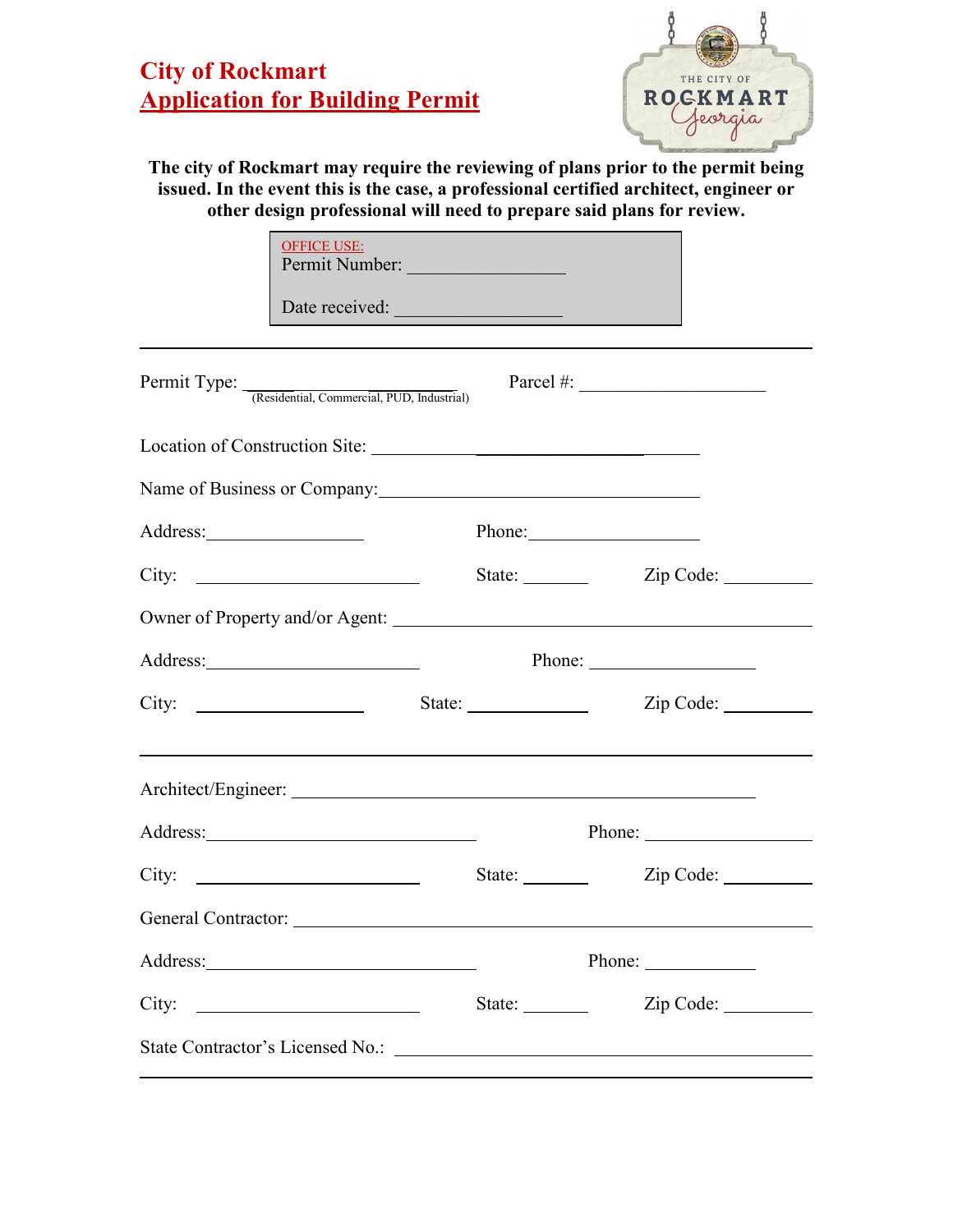| Current Zoning of Property: Current Zoning of Property: Current Zoning of Property: Current Account Commercial, PUD, Industrial) |  |
|----------------------------------------------------------------------------------------------------------------------------------|--|
|                                                                                                                                  |  |
| What will structure be used for?                                                                                                 |  |
|                                                                                                                                  |  |
|                                                                                                                                  |  |
| Total Lot Size: <u>(Include total acreage and sq. footage of lot</u> )                                                           |  |
|                                                                                                                                  |  |
| Construction Type: New ______ Addition _____ Remodel _______ Repair _____                                                        |  |
| Provide brief description of work to be performed:                                                                               |  |
|                                                                                                                                  |  |
|                                                                                                                                  |  |
|                                                                                                                                  |  |
| Valuation of Property to be Constructed less property cost: ____________________                                                 |  |
|                                                                                                                                  |  |
|                                                                                                                                  |  |

The issuance of this permit signifies that all required fees have been paid and satisfied and authorizes the permitted party to begin construction immediately or within six (6) Months of date issued. Failure to begin construction within the initial six (6) month period the permit shall become invalid and all fees previously paid shall be nonrefundable and the applicant must re-apply for a new permit prior to construction.

Failure to secure proper permits prior to construction or work beginning will result in all permit fees being doubled without exception. Re-inspections shall cost an additional \$25.00 for each inspection and if violations or work is not completed upon re-inspection a fine of \$100.00 per day will be imposed until work is found to be in compliance with City Code and development Regulations.

City of Rockmart \* 316 North Piedmont Avenue \* Rockmart, Georgia 30153 P.O. Box 231 Telephone: (770) 684-5454 \* Fax: 770-684-4435